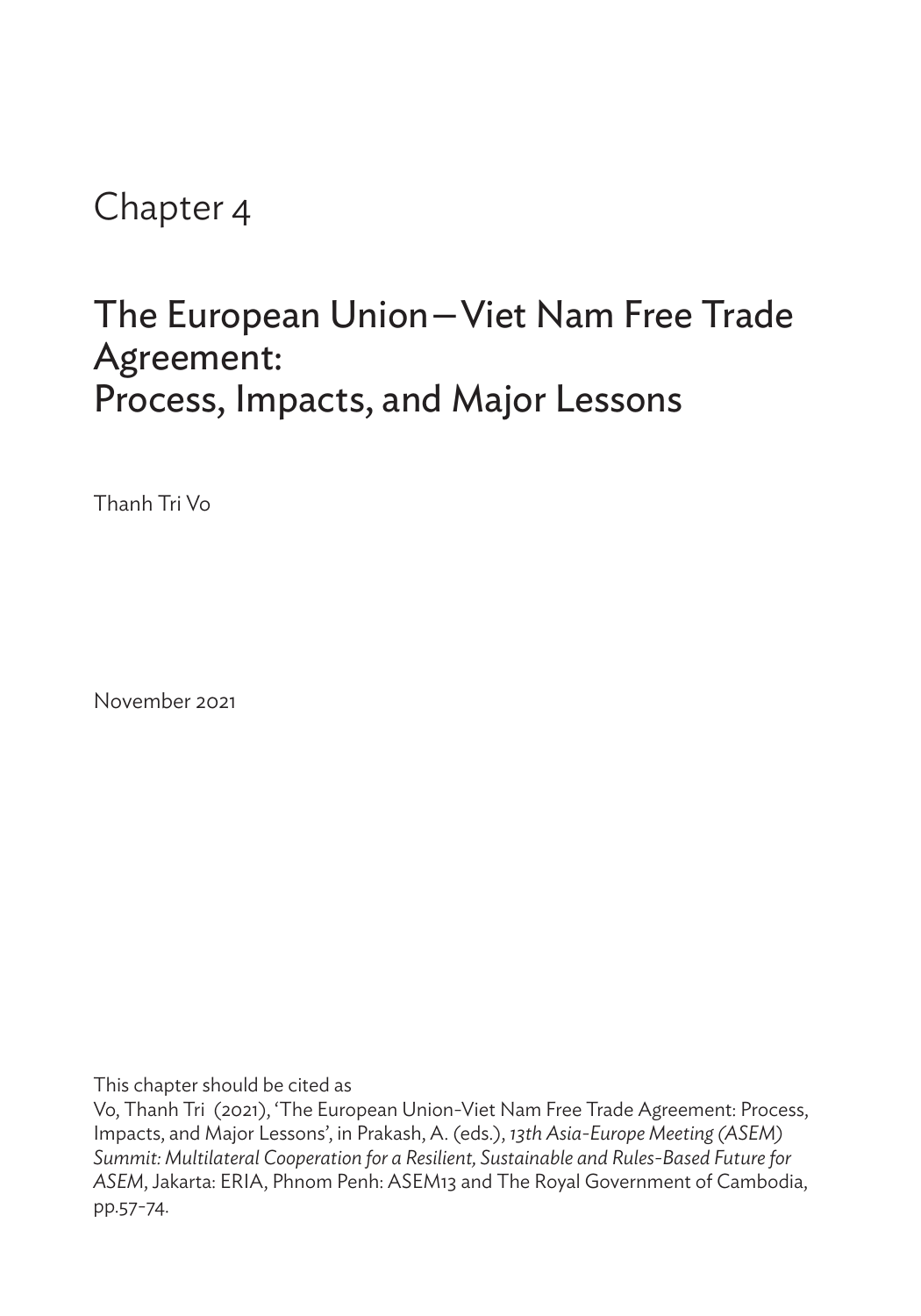# The European Union–Viet Nam Free Trade Agreement

## PROCESS, IMPACTS, AND MAJOR LESSONS

THANH TRI VO

4

## 1. Introduction

Bilateral and regional trade agreements strengthen the economic connectivity and deepen the institutional integration within and between regions. Trade agreements between European and Asian countries are especially beneficial because they strengthen the international production networks within and between Asia and Europe. The increasing integration of the European Union (EU) with Asia's value chains have resulted in increased trade, investment, and economic cooperation. This EU–Vietnam Free Trade Agreement is a notable example.

Viet Nam has embarked on comprehensive economic reforms since the initiation of Doi Moi (Renovation) in 1986. Despite differences in the types of reforms and variations in the pace of implementation over time, such reforms have rested on three major pillars – (i) market-oriented reforms, (ii) macroeconomic stabilisation, and  $(iii)$  pro-active integration.<sup>1</sup> Notably, the integration process has closely interacted with domestic reforms, especially in terms of institutions for the market economy. According to various studies (e.g. Dinh et al. 2009, CIEM 2013), the periods with more meaningful efforts to liberalise trade and investment (i.e. 1989–1996, 2000–2007, and 2014–2019) have also been those with comprehensive reforms of domestic economic institutions.

Ensuring sustainable benefits from furthering economic integration remains an important priority for Viet Nam.<sup>2</sup> From the country's perspective, the degree of international integration remains low in many fields, particularly in terms of the harmonisation of standards, mutual recognition, and market economy reforms, etc. The deepening of integration in those areas is thus essential for inducing improvements in domestic capacity. From that perspective, high-standard free trade agreements (FTAs), particularly with more advanced partners, are instrumental for Viet Nam.

For more details, see Dinh et al. (2009).

<sup>&</sup>lt;sup>2</sup> This was reaffirmed in Resolution 06-NQ/TW by the Steering Committee of the Communist Party of Viet Nam in November 2016.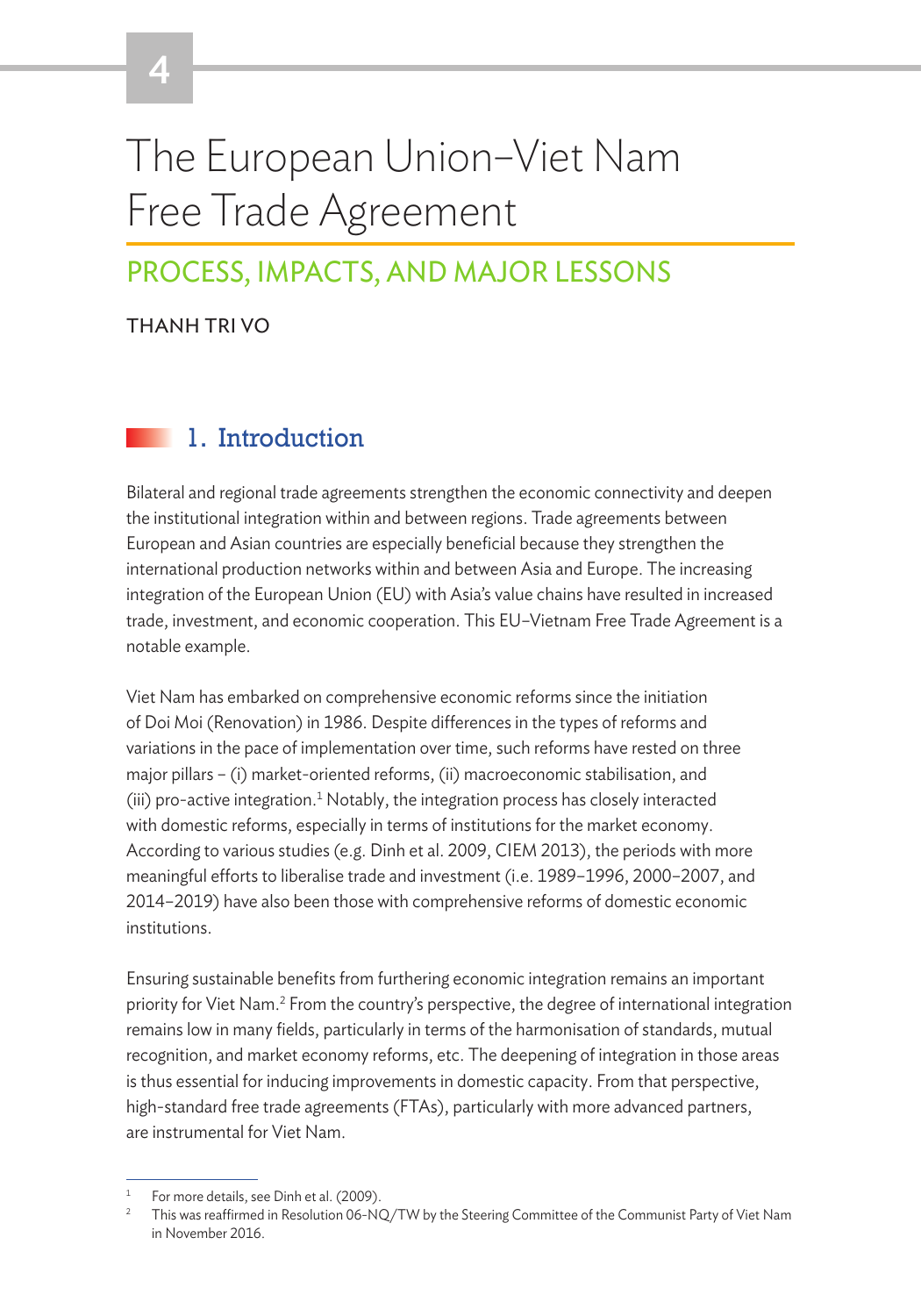The context for trade and investment liberalisation has witnessed increasing uncertainty during 2016–2020, and this will continue. Despite imperfections, the new-generation FTAs have at least set out areas and the associated depth for trade and investment liberalisation, even at the behind-the-border level, where agreement can be reached. Following the implementation of the Comprehensive and Progressive Agreement for Trans-Pacific Partnership (CPTPP), the European Union–Viet Nam FTA (EVFTA) would be expected to further cement Viet Nam's approach to trade and investment liberalisation as well as domestic economic reforms. While multilateral trade liberalisation remains far-reaching, the weakening momentum for liberalisation attempts in various markets and regions implies that any progress to renew plurilateral and regional trade liberalisation – such as via the EVFTA – could prove to be eventually meaningful. At the same time, coordinated efforts at the international/regional level would not suffice in the absence of an appropriately adapted strategy to effectively liberalise and promote trade and investment in each and every economy, and even more so for a developing economy like Viet Nam.

This chapter attempts to review the process and impacts of the EVFTA on Viet Nam's economy. In doing so, it relies on a survey of literature on the EVFTA and its impacts and, on that basis, summarises the major lessons from the EVFTA.

The remainder of this chapter is structured as follows. Section 2 briefly describes the EVFTA process. Section 3 then surveys the literature on the impacts of the EVFTA on Viet Nam's economy. Section 4 discusses the key lessons from the EVFTA. Section 5 offers some concluding remarks.

## 2. Key Milestones of the EVFTA

In October 2010, Viet Nam and the European Union (EU) agreed to kick off negotiations for a trade deal. In June 2012, the first negotiation round began. Until August 2015, Viet Nam and the EU completed 14 official negotiations and a number of mid-term negotiations. Viet Nam and the EU announced the end of negotiations on 4 August 2015, and negotiations were formally concluded on 1 December 2015.

On this basis, Viet Nam and the EU carried out preparations for signing and ratifying the EVFTA. On 1 February 2016, the full official text of the EVFTA was published. On 26 June 2018, the EVFTA was divided into two agreements, the EVFTA and the EU–Viet Nam Investment Protection Agreement (EVIPA).<sup>3</sup> In the same month, the legal review of the EVFTA was

 $3$  As noted by the European Parliament (n.d.), 'The FTA and IPA were initially negotiated as a single text, but in 2018 the EU and Viet Nam decided to split them, following the approach chosen for the trade and investment agreements with Singapore. The FTA covers exclusive EU competences, and can therefore be ratified by the EU alone, without involving the Member States. The IPA covers non-direct ("portfolio") investment and investor-state dispute settlement mechanisms: these are shared competences, on which the EU shares decision-making powers with Member States, meaning that the agreement must also be ratified by them.'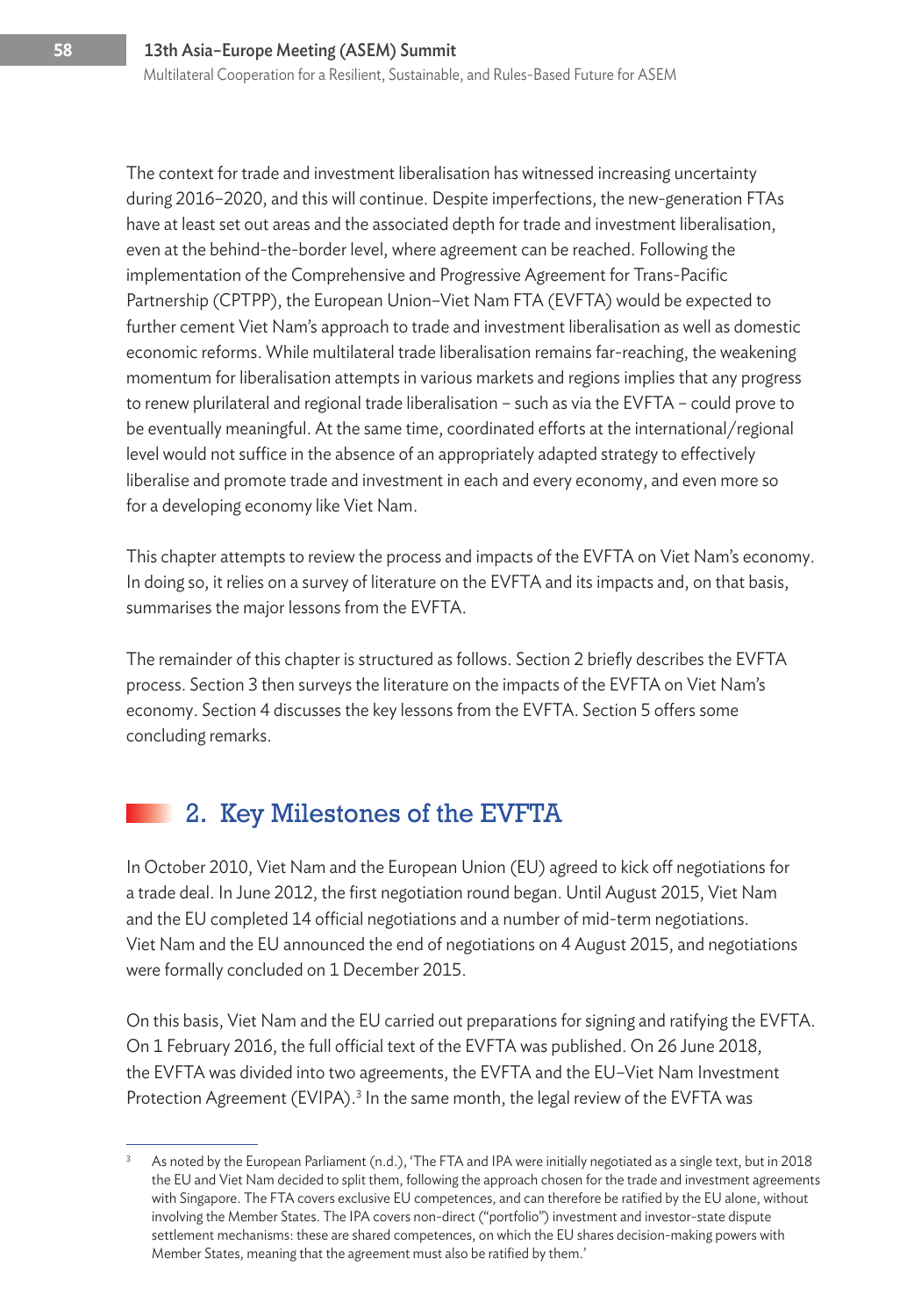formally concluded, and the content of the EVIPA was agreed. In August 2018, the legal review of EVIPA was formally concluded. On 17 October 2018, the European Commission officially adopted the EVFTA and the EVIPA. On 25 June, 2019, the European Council approved the EVFTA and EVIPA and accepted for the EU to sign the agreements with Viet Nam. On 30 June 2019, the EVFTA and EVIPA were officially signed.

In February 2020, the European Parliament ratified the EVFTA and EVIPA. The EVIPA was passed with 407 votes for the agreement, 188 against the agreement, and 53 abstentions; and the EVFTA, with 401, 192, and 40 votes, respectively. To complete the ratification on the EU side, the EVIPA will have to be passed by all individual parliaments of EU Member States. On 30 March 2020, the European Council adopted the decision to conclude the EVFTA. In May 2020, the EVIPA and EVFTA were submitted to the National Assembly of Viet Nam for consideration and ratification. They were ratified by the National Assembly of Viet Nam in June 2020. Accordingly, the EVFTA will enter into force as early as August 2020, while the EVIPA will do so after ratification by the parliaments of all EU Member States.

As a final note, the negotiations for the EVFTA started about two years after Viet Nam joined the Trans-Pacific Partnership Agreement (TPP) negotiations. Accordingly, policymakers and the public were more open and accustomed to the debate on binding, even restrictive, commitments under new-generation FTAs (including the TPP). In this regard, the high standard of the EVFTA in various areas – such as regarding state-owned enterprises, sustainable development, and labour rights, etc. – appeared to be less of an issue. Conversely, the potential benefits from the EVFTA added to those of the TPP, which all together contributed to affirming Viet Nam's determination to embrace high standards in FTAs. The subsequent section will survey the literature on the impacts of the EVFTA on Viet Nam's economy.

### 3. Impacts of the EVFTA on Viet Nam's Economy: Literature Survey

#### 3.1 Impacts on gross domestic product

Various quantitative studies (e.g. Baker et al. [2014], Baker et al. [2017], and Ha [2020]) show that Viet Nam may potentially gain significantly from the EVFTA. According to Baker et al. (2017), compared with the business-as-usual baseline, the expected gains are US\$3.2 billion in 2020, US\$6.7 billion in 2025, and US\$7.2 billion in 2030. In terms of national income, the EVFTA may help expand Viet Nam's economy by 2.5%, 4.6%, and 4.3% in 2020, 2025, and 2030. During 2017–2030, the EVFTA may help increase Viet Nam's average annual GDP growth rate from 4.2% to 4.6%.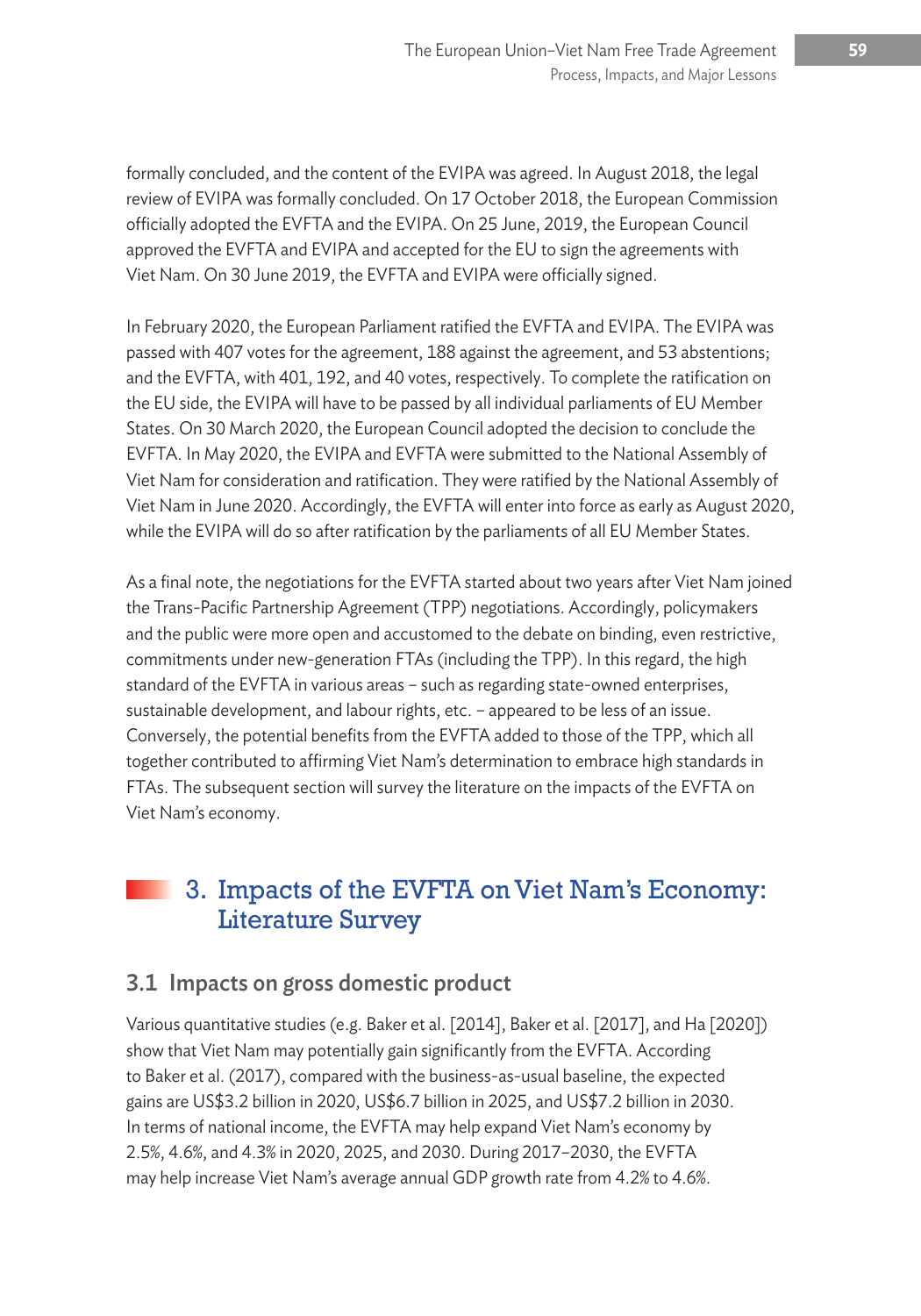Using contextual updates until September 2019,<sup>4</sup> the Ministry of Planning and Investment of Viet Nam (2019, cited in Ha [2020]) estimates that Viet Nam's annual gross domestic product (GDP) may increase by 1.24%–2.02% during 2022–2024, by 3.53%–4.37% during 2025–2030, and by 4.65%–5.27% by 2030, depending on the scenarios.

The quantitative studies also attempt to explain the impacts on Viet Nam's GDP. Baker et al. (2017) contends that Viet Nam has a high ratio of trade to GDP as well as a significant volume of trade with the EU, while the EU applies reasonably high protection level against Viet Nam's major exports. In addition, the EVFTA may contribute substantially to abolishing Viet Nam's significant protection across a wide range of industries. In particular, three main sources of gains for Viet Nam include: (i) improved market access, (ii) better use of resources at home, and (iii) the use of previously underemployed endowments of capital and labour (Figure 1). Ha (2020) adds that the phasing out of non-tariff barriers and surge in foreign direct investment inflows to Viet Nam may have significant impacts on GDP in the medium-to-long term, while the long term may also see the contribution of productivity improvement.



#### **Figure 1:** Decomposition of Gains in Income

Including the United States-China trade war and Brexit, etc.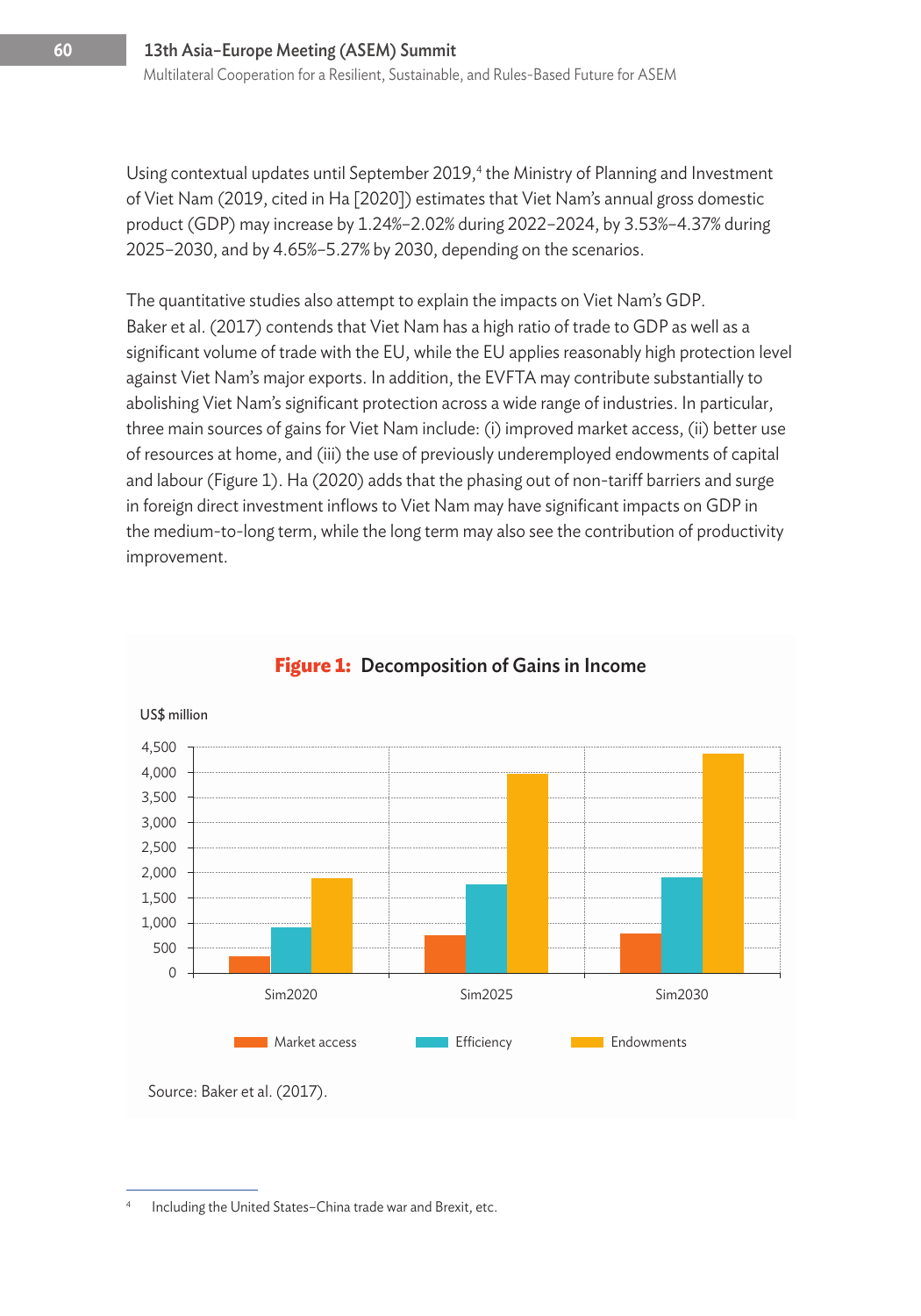The above projection of impacts may be of no surprise to Viet Nam. From joining the World Trade Organization (WTO), Vietnamese enterprises have had lower costs of accessing and expanding to international markets whilst enjoying more equal treatment in trade and dispute settlements. Such lower costs have resulted from the domestic economic reforms that have been parallel to the negotiations for WTO accession since 2000. This effect was seen beforehand in Roland-Holst et al. (2002), and was ex post confirmed in Vo and Nguyen (2009). Third, Viet Nam has continued to appeal to foreign investment thanks to sustained political and socio-economic stability (CIEM, 2010, 2013).

The studies using ex ante and ex post quantitative analyses of the impacts on Viet Nam's economy are subject to several limitations. These analyses have to assume that any agreement will be implemented as designed. Meanwhile, non-tariff measures may prevent further meaningful liberalisation as desired in implementing existing and future FTAs (Nguyen et al., 2015). Some tariff peaks may be prohibitive, which may cause the projected gains from tariff reform to be overstated. Finally, the ex post studies, however technically rigorous, cannot entirely separate the impacts of trade and liberalisation from those due to other policies within Viet Nam.

Nguyen et al. (2015) also identify several limitations with the computable general equilibrium class of model employed in various studies (such as Nguyen et al. [2015], World Bank [2018], and Baker et al. [2017]). First, some changes in production and consumption behaviours are assumed to be automatic in response to tariff changes (and thus relative prices), whilst some practical factors are ignored that may affect FTA utilisation instead. Second, these models can hardly incorporate the impacts of institutional improvement and foreign capital flows. Third, the scenarios are quite useful to the extent that they help focus on the impacts of various FTAs, but the actual non-trade policy settings may not be entirely consistent with such scenarios.

#### 3.2 Impacts on trade

The quantitative studies explain Viet Nam's improvement in GDP by the trade expansion induced by the EVFTA. According to estimates by Baker et al. (2017), by 2030, Viet Nam's exports to the EU under the EVFTA may increase by 44% compared with the baseline, while EU exports to Viet Nam may rise by 37% (Figure 2). Of note, most of the tariff reductions will have been implemented by 2030.

Compared to the baseline, however, the EVFTA also shows a diversion effect on exports. According to Baker et al. (2017), this is explained by the relatively small scale of Viet Nam and its resources, which impose a constraint over supply. Accordingly, Viet Nam's overall export growth would be improved by a lesser extent than its export growth to the EU.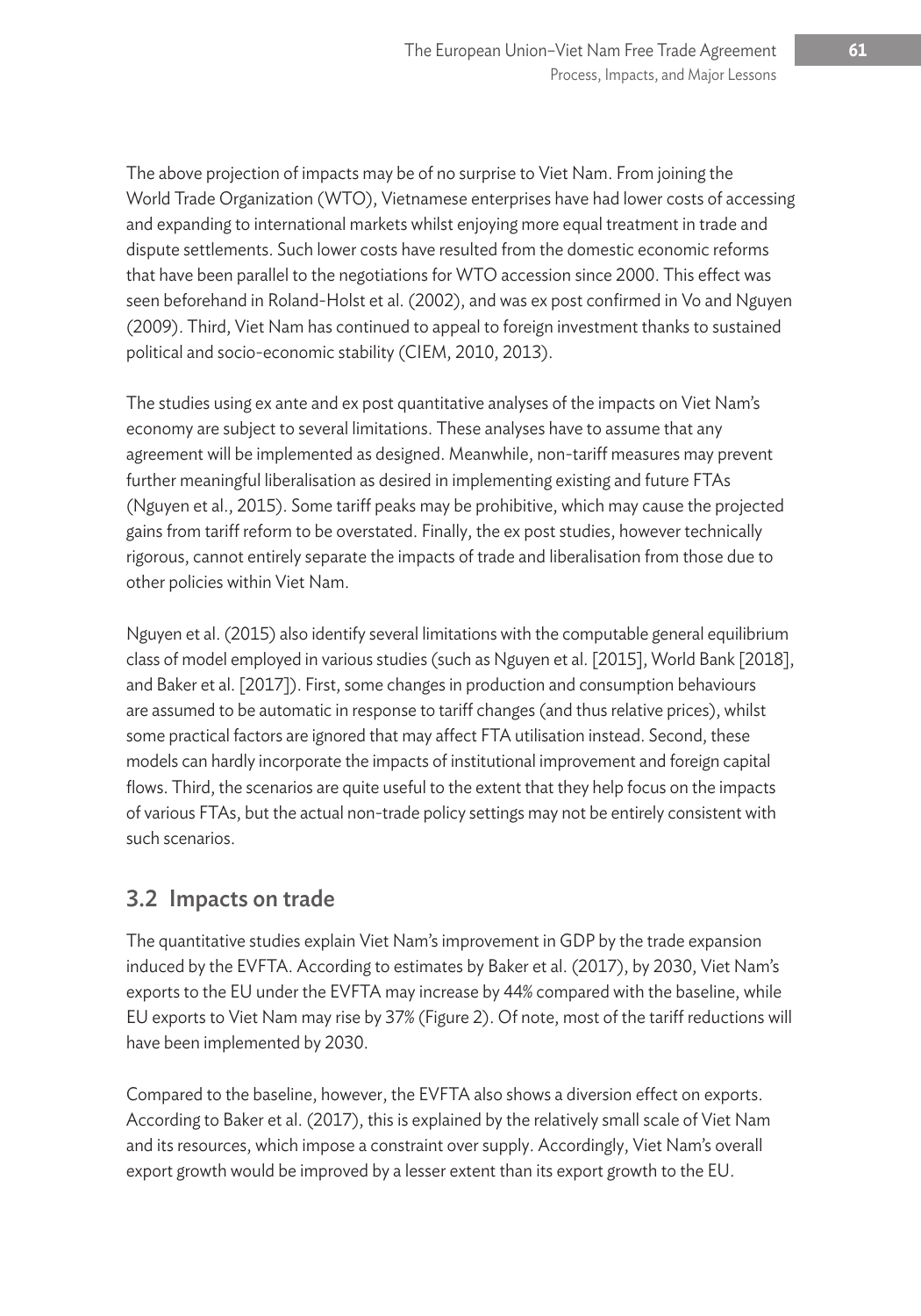In the estimates by Baker et al. (2017), overall exports under the EVFTA in 2020, 2025 and 2030 will increase by 3.1%, 5.7%, and 5.6%, respectively, compared with the baseline (Figure 3). Meanwhile, the Ministry of Planning and Investment (2019, cited in Ha [2020]) estimates that the average annual increase in overall exports due to the EVFTA would range between 3.148% and 5.13% for 2022–2024, and between 10.518% and 19.74% for 2025–2030.



**Figure 3:** Viet Nam's Overall Exports and Imports in 2020, 2025, and 2030 (US\$ million)

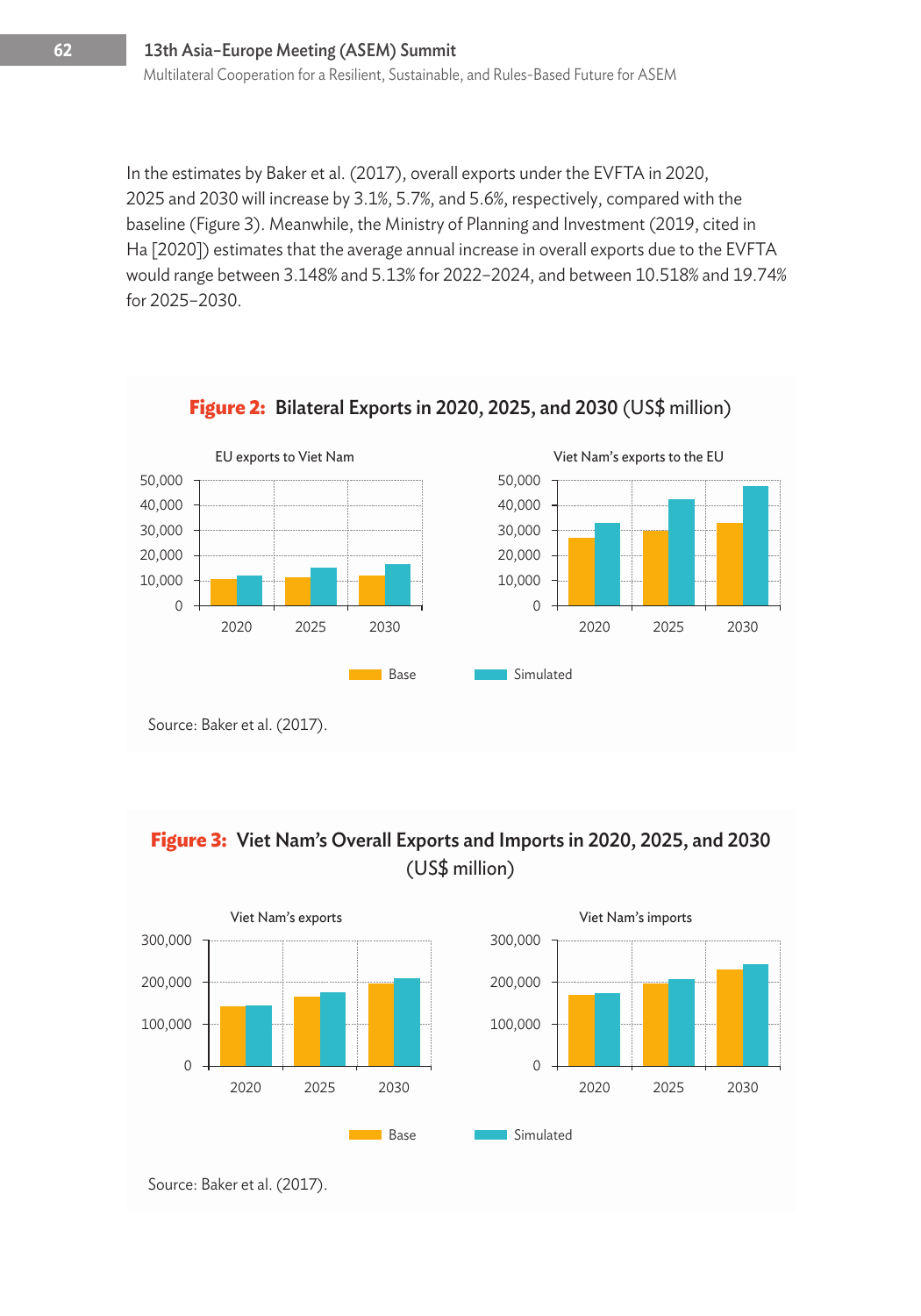Viet Nam's import structure will also witness a shift due to the impacts of the EVFTA. Baker et al. (2017) estimate that Viet Nam's overall imports under EVFTA will increase by 3.2% in 2020, 6.1% in 2025, and 5.94% in 2030 compared with the baseline. A more recent estimate by the Ministry of Planning and Investment (2019, cited in Ha [2020]) shows that the increase in overall imports may range between 2.72%–5.02% for 2022–2024, and between 10.08% and 14.7% for 2025–2030. For all the years, the import expansion under the EVFTA is mostly contributed by the increase in foreign direct investment, which could account for up to 76.8% of the import expansion.

It should be noted that Viet Nam's actual import growth depends on numerous factors, including the domestic capacity to conduct trade policy. In fact, amongst the key reasons for slower import growth since 2011 are the restructuring of the economy and control of public investment to help stabilise the macroeconomic environment, which all together reduced demand for imports (Nguyen et al., 2017). In addition, Viet Nam enhanced its capability to use more non-tariff measures, which effectively reduced imports (Nguyen et al., 2019).

#### 3.3 Sectoral impacts

The impacts of the EVFTA, nevertheless, vary across sectors. Baker et al. (2017) estimates that for most sectors, the change in output relative to the baseline in Viet Nam is between 0.5% and 2% in any particular year. The increase in output is most significant for the textile, apparel, and footwear (leather) industries when EU tariffs on these items of 12%–17% are removed. The largest impacts occur in 2025, by which time most of the tariffs will be removed. There are contractions in 'other crops', forestry, resources, electronics, wood products, machinery and equipment, and ferrous metal products. Most of the contractions in output in a specific sector are less than 3%.

Baker et al. (2017) suggest that the overall trade impacts may be more considerable for some sectors. The most significant changes may be for apparel (US\$4.3 billion) and footwear (US\$2.1 billion), equivalent to 15% and 33% from the 2025 base of these sectors. Other sectors with significant changes in trade are textiles (US\$349 million) and 'other food products' (US\$169 million). Meanwhile, services trade may significantly increase in air transport and business services not elsewhere classified (i.e. excluding finance and insurance).

However, Viet Nam's exports to the EU are expected to increase significantly for some sectors (Baker et al., 2017). Consistent with the pattern of overall trade across sectors, the most significant increases in exports to the EU may be textiles, apparel, and footwear. In addition, rice and fish products may contribute significantly to exports to the EU in both relative and absolute terms. The export increase pattern will not linear over time; instead, most of the increase is expected to accrue during the first seven years when the EU phases in its reforms.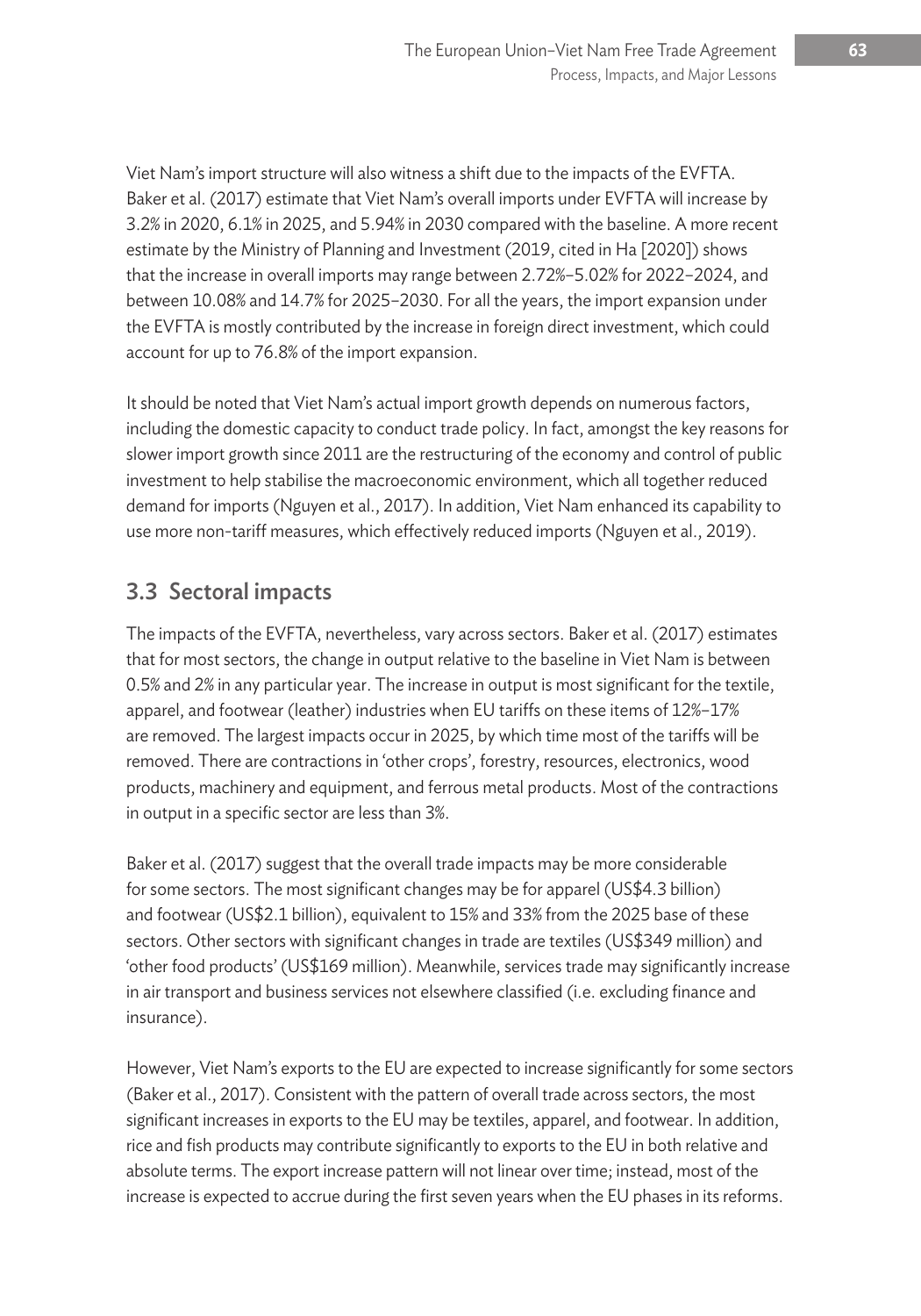In terms of overall imports, the largest surge may be with textiles, which serve as inputs for export production (Baker et al., 2017). Similarly, a large increase in leather imports will support the manufacture of footwear. Imports of certain products from the EU may go up more drastically as Viet Nam's existing high tariffs are phased out. In percentage terms, the most significant increases in imports are expected to occur for pork and poultry, beef, other crops, forestry, dairy products, other processed foods, and leather. The services sectors with significant import growth will be finance and insurance, and air and sea transport.

#### 3.4 Income and social impacts

Baker et al. (2017) is the only study that documents the simulation results of how the EVFTA affects the income of wage earners across sectors and genders (Table 1). The authors treat income from several activities (if any) as if such income was generated from the main economic activity, which also indicates the sector/occupation of the worker.<sup>5</sup> For such sectors as electronics, wood products, machinery and equipment not elsewhere classified (n.e.c.), and ferrous metals, labour income is projected to decrease relative to the baseline for both men and women. The adverse impact is smallest in 2020, perhaps due to the phasing in of commitments over time. The income reduction may be larger for women than men in the electronics and machinery and equipment sectors.

|                          | 2020    |        | 2025 |               | 2030 |        |
|--------------------------|---------|--------|------|---------------|------|--------|
| <b>Sector</b>            | Male    | Female | Male | <b>Female</b> | Male | Female |
| Rice                     | 1.40    | 0.48   | 2.65 | 1.17          | 2.44 | 1.00   |
| Vegetables, fruits, nuts | 2.64    | 1.69   | 4.68 | 3.85          | 4.60 | 3.68   |
| Sugar                    | $-0.42$ | 4.08   | 0.90 | 5.46          | 0.67 | 5.22   |
| Other crops              | 0.90    | 4.01   | 2.10 | 5.13          | 2.12 | 5.05   |
| Forestry                 | 1.62    | 1.46   | 3.14 | 3.06          | 3.17 | 3.05   |
| Fishing                  | 3.63    | 1.49   | 6.81 | 4.62          | 6.59 | 4.24   |
| Resources                | 1.71    | 1.56   | 3.30 | 2.96          | 3.12 | 2.77   |
| Minerals                 | 2.46    | 2.60   | 4.56 | 4.92          | 4.20 | 4.58   |

#### **Table 1:** Changes in the Labour Income of Wage Earners by Gender and Sector (% EVFTA vs base)

*continued next page*

<sup>5</sup> Some workers may have more than one economic activity, and the one generating the most income is statistically considered as the main activity.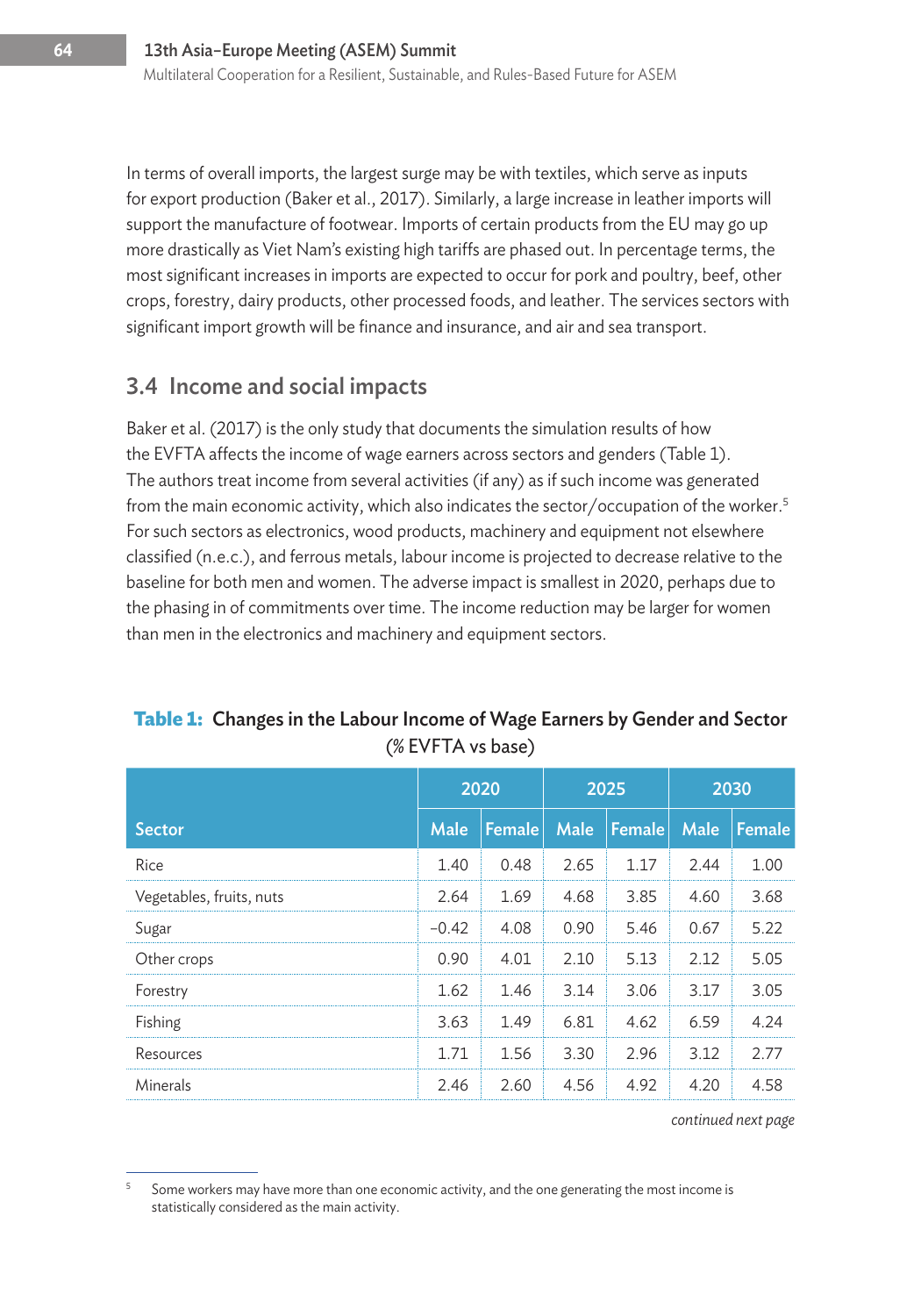**Table 1:** *Continued*

|                                        | 2020        |               | 2025        |               | 2030        |         |
|----------------------------------------|-------------|---------------|-------------|---------------|-------------|---------|
| Sector                                 | <b>Male</b> | <b>Female</b> | <b>Male</b> | <b>Female</b> | <b>Male</b> | Female  |
| Beef and veal                          | 6.64        | n.a.          | 7.02        | n.a.          | 5.88        | n.a.    |
| Pork and poultry                       | 3.12        | 2.06          | 5.85        | 3.77          | 5.53        | 3.51    |
| Food products n.e.c.                   | 0.76        | 0.76          | 1.86        | 1.86          | 2.10        | 2.11    |
| Beverages and tobacco                  | 1.86        | 1.90          | 3.20        | 3.27          | 2.86        | 2.94    |
| <b>Textiles</b>                        | 3.71        | 3.70          | 7.31        | 7.34          | 7.33        | 7.36    |
| Wearing apparel                        | 5.05        | 5.08          | 14.48       | 14.54         | 14.88       | 14.94   |
| Leather                                | 22.92       | 22.90         | 32.63       | 32.58         | 31.56       | 31.53   |
| Electronics                            | $-0.71$     | $-0.79$       | $-1.30$     | $-1.43$       | $-1.10$     | $-1.22$ |
| Petroleum, coal products               | n.a.        | 2.24          | n.a.        | 4.52          | n.a.        | 4.12    |
| Motor vehicles and transport equipment | 1.24        | 1.28          | 2.31        | 2.43          | 2.18        | 2.32    |
| Wood products                          | $-0.86$     | $-0.84$       | $-1.61$     | $-1.61$       | $-1.43$     | $-1.42$ |
| Paper products, publishing             | 1.63        | 1.57          | 2.78        | 2.66          | 2.76        | 2.64    |
| Chemical, rubber, and plastics         | 1.91        | 1.90          | 2.78        | 2.77          | 2.84        | 2.83    |
| Machinery and equipment n.e.c.         | -0.86       | $-0.90$       | $-1.58$     | $-1.63$       | $-1.37$     | $-1.43$ |
| Mineral products n.e.c.                | 1.72        | 1.70          | 3.22        | 3.18          | 3.12        | 3.08    |
| Ferrous metals                         | -1.24       | $-1.22$       | $-2.28$     | $-2.21$       | $-2.00$     | $-1.93$ |
| Manufactures                           | 0.73        | 0.76          | 0.99        | 1.02          | 1.16        | 1.18    |
| Utilities                              | 1.75        | 1.75          | 3.24        | 3.22          | 3.08        | 3.07    |
| Sea transport                          | 2.06        | n.a.          | 6.61        | n.a.          | 3.97        | n.a.    |
| Air transport                          | 1.65        | 0.89          | 11.87       | 10.32         | 8.49        | 7.11    |
| Other transport                        | 0.79        | 0.71          | 5.03        | 4.85          | 3.91        | 3.75    |
| Communication                          | 2.30        | 1.96          | 6.96        | 6.23          | 6.66        | 5.95    |
| Retail and wholesale trade             | 3.17        | 3.14          | 5.71        | 5.67          | 5.32        | 5.28    |
| Finance and insurance                  | 1.74        | 1.64          | 6.25        | 6.07          | 6.06        | 5.88    |
| Recreation and other services          | 2.35        | 2.30          | 4.16        | 4.06          | 3.79        | 3.70    |
| Business services n.e.c.               | 2.48        | 2.46          | 7.79        | 7.75          | 7.40        | 7.37    |
| Other services                         | 3.11        | 3.10          | 5.90        | 5.88          | 5.64        | 5.62    |

n.a. = data not available, n.e.c. = not elsewhere classified.

Source: Baker et al. (2017).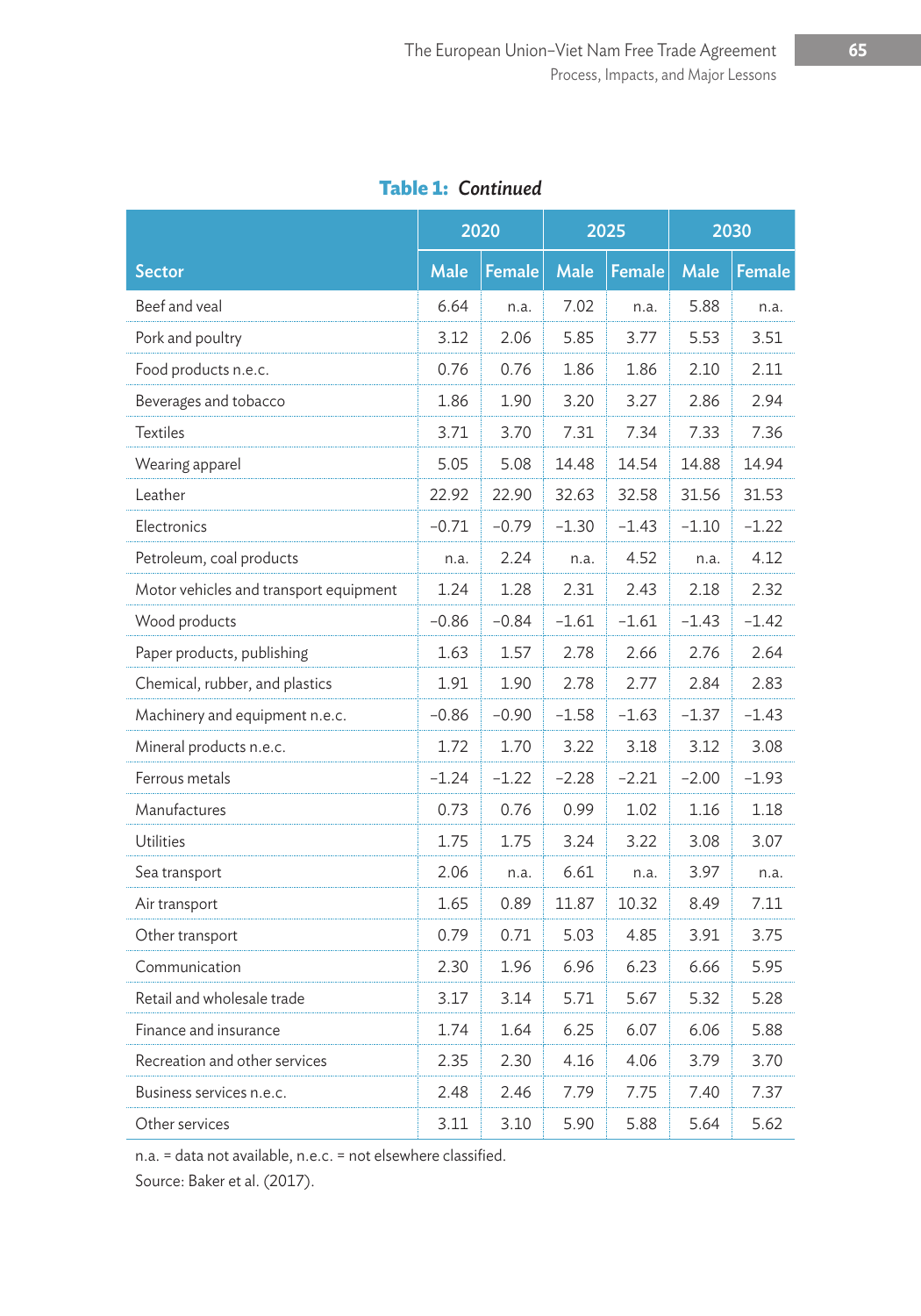Consistent with the above discussion of the sectoral impacts, the largest increases in income due to the EVFTA are expected for both female and male workers in the leather, textile and apparel, other business services, and air transport sectors, which benefit most from the implementation of the EVFTA. The sectors with more income gain for women than men are food products n.e.c., manufactures, textiles, wearing apparel, beverages and tobacco, motor vehicles and transport equipment, minerals, other crops, and sugar (Figure 4).

#### **Figure 4:** Sectors with a More Favourable Impact on Female Wage Earners (comparison with male wage earners in 2030, % change of EVFTA vs baseline)



Note: The listed sectors from top to bottom are: Food products not elsewhere classified; manufactures; textiles; wearing apparel; beverages and tobacco; motor vehicles and transport equipment; minerals; other crops; and sugar.

Source: Baker et al. (2017).

Baker et al. (2017) show that income earners in all occupations may benefit from the implementation of the EVFTA (Table 2). Agricultural and unskilled workers have the largest increases in income, at 5.5% for male workers and 4.7% for female workers in 2030 (under the EVFTA vs the baseline). Male officials and managers, and agricultural and unskilled workers are expected to benefit more from the EVFTA than female workers. Meanwhile, women holding jobs as technicians, clerks, and service workers may have a higher income increase than their male counterparts.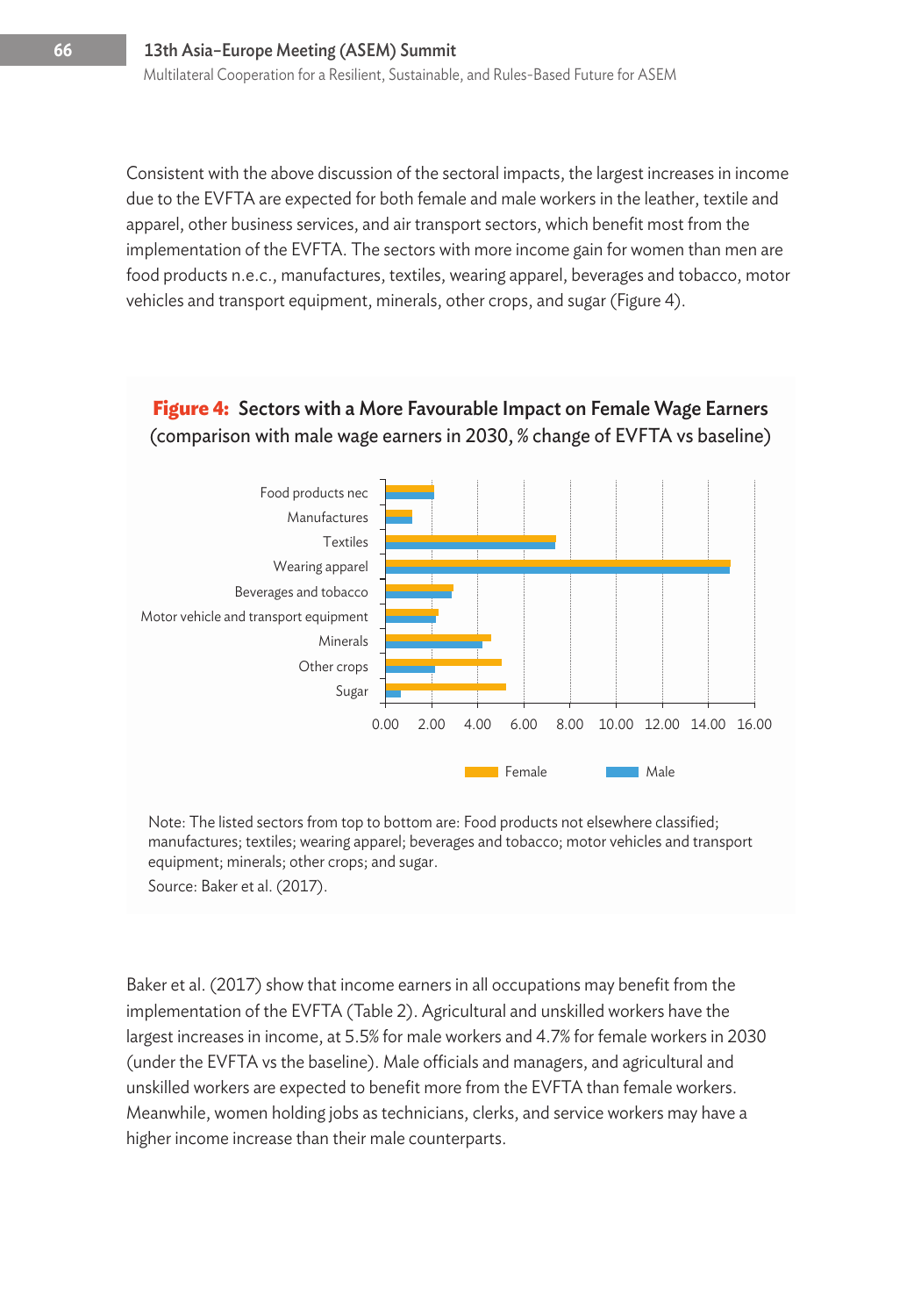|                                    | 2020        |        | 2025        |        | 2030        |        |
|------------------------------------|-------------|--------|-------------|--------|-------------|--------|
| Occupation                         | <b>Male</b> | Female | <b>Male</b> | Female | <b>Male</b> | Female |
| Officials and managers             | 2.3         | 1.4    | 5.1         |        | 4.8         | 3.6    |
| Technicians                        | 2.4         | 3.6    | 4.8         | 6.5    | 4.6         | 6.4    |
| Clerks                             | 1.9         | 3.3    | 4.5         | 6.3    | 44          | 6.2    |
| Service workers                    | 2.5         | 2.6    | 4.8         | 5.3    |             | 5.2    |
| Agricultural and unskilled workers | 2.9         | 2.5    |             |        | 5.5         |        |

#### **Table 2:** Impacts of the EVFTA on the Income of Wage Earners by Gender and Occupation (%)

Source: Baker et al. (2017).

Baker et al. (2017) also document the potential impacts of the EVFTA on the income of selfemployed people by sector and gender. Compared to wage earners, self-employed people are expected to enjoy smaller income increases in agricultural activities and other mining; and a greater income gain in the remaining sectors. The sectors in which self-employed women have larger income increases than men include mineral products n.e.c., food products n.e.c., manufactures, paper products and publishing, and finance and insurance (Figure 5).





Note: The listed sectors from top to bottom are: Mineral products not elsewhere classified; food products not elsewhere classified; manufactures; paper products, publishing; finance and insurance. Source: Baker et al. (2017).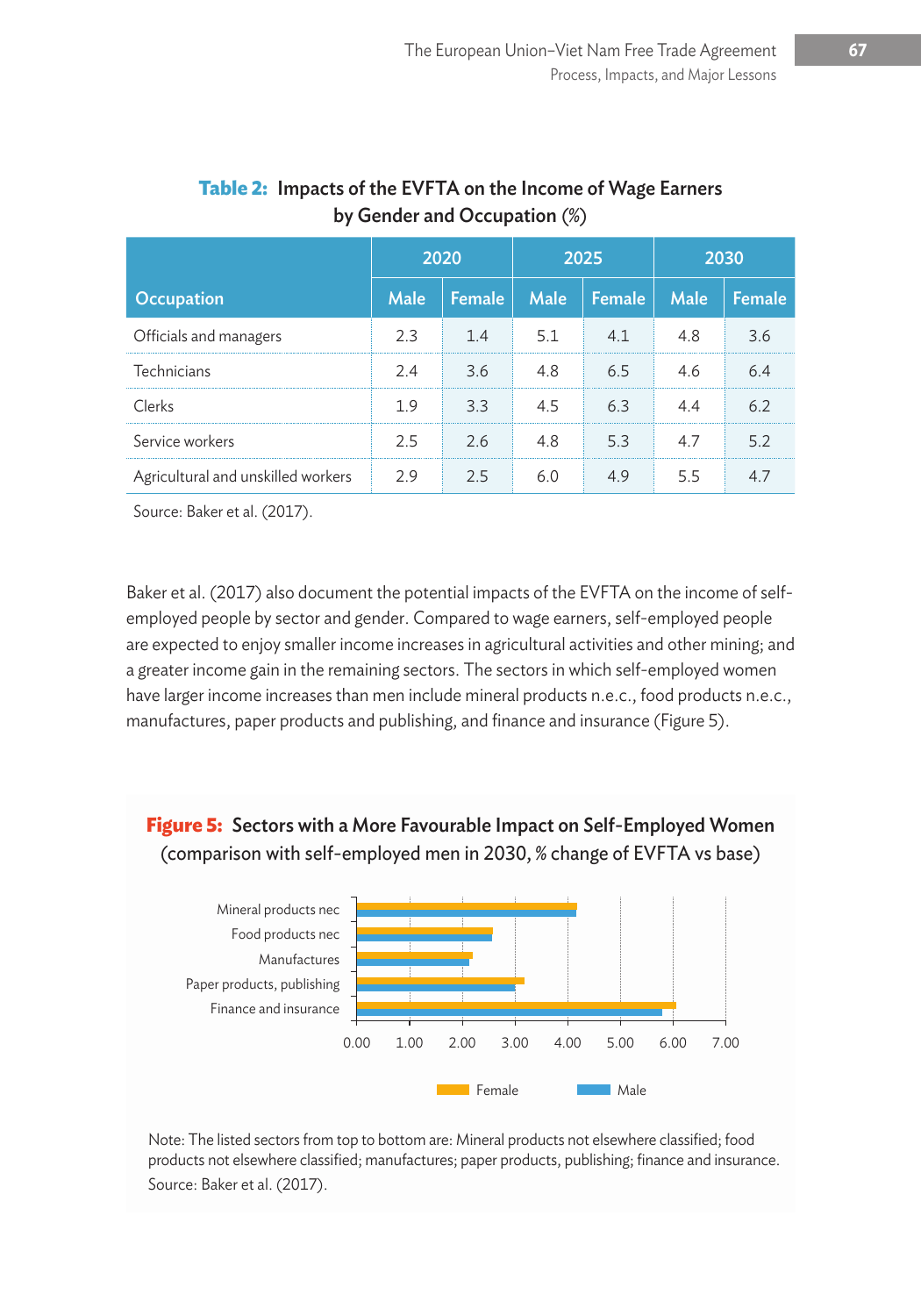## 4. Major Lessons from the EVFTA Process

Viet Nam's engagement in the EVFTA process presents some major lessons.

#### *First, any ambitious trade agreement needs to fit in with the broader strategy of economic integration of the country.*

The EVFTA is not a standalone integration attempt by Viet Nam. In fact, since Doi Moi (Renovation) in 1986, Viet Nam has gradually opened its economy to foreign trade and investment. Its economic integration process since then has had four milestones.

First, Viet Nam joined the Association of Southeast Asian Nations (ASEAN) in 1995 and the ASEAN Free Trade Area in 1996. By May 2020, Viet Nam was a signatory to an array of FTAs under the ASEAN Plus framework. At the end of 2015, Viet Nam joined the ASEAN Community. As of May 2020, the country was working with ASEAN and its partners to conclude the Regional Comprehensive Economic Partnership (RCEP) between ASEAN, China, the Republic of Korea (hereafter, Korea), Japan, Australia, New Zealand, and India.

Second, Viet Nam negotiated and signed the Viet Nam–United States (US) bilateral trade agreement in 2000, which induced Viet Nam to prepare for regional FTA-based integration and the WTO process and gave Viet Nam better access to the US, its largest export market, implying improved competitiveness relative to other major exporters.

Third, Viet Nam became a member of the WTO in January 2007. The greatest pressures under the WTO are related to institutional reforms and the service sector (CIEM, 2013). To fulfil its WTO commitments, Viet Nam had to amend or promulgate many laws, ordinances, and decrees related to domestic institutional regulations.

Fourth, since 2008, Viet Nam has focused on bilateral and plurilateral FTAs. Even the WTO accession did not mark the end of the country's economic integration process. It negotiated and/or signed, amongst others, the Economic Partnership Agreement with Japan and FTAs with the EU, Chile, Korea, and the Eurasian Economic Union. Whilst the TPP, signed in 2016, could not proceed due to the withdrawal by the US, Viet Nam signed the CPTPP in March 2018 and ratified it in November 2018.

The above integration phases and attempts have enabled Viet Nam to gradually adapt to a rules-based system of trade and investment under international agreements. In light of this, participation in the EVFTA presents a natural attempt that is in line with Viet Nam's economic integration process. Without that long and consistent process, it would have been hard to imagine Viet Nam engaged in such a high-quality FTA as the EVFTA. As noted above, the added benefits from coordinating the TPP and EVFTA negotiations concurrently have been essential in helping to convince domestic stakeholders.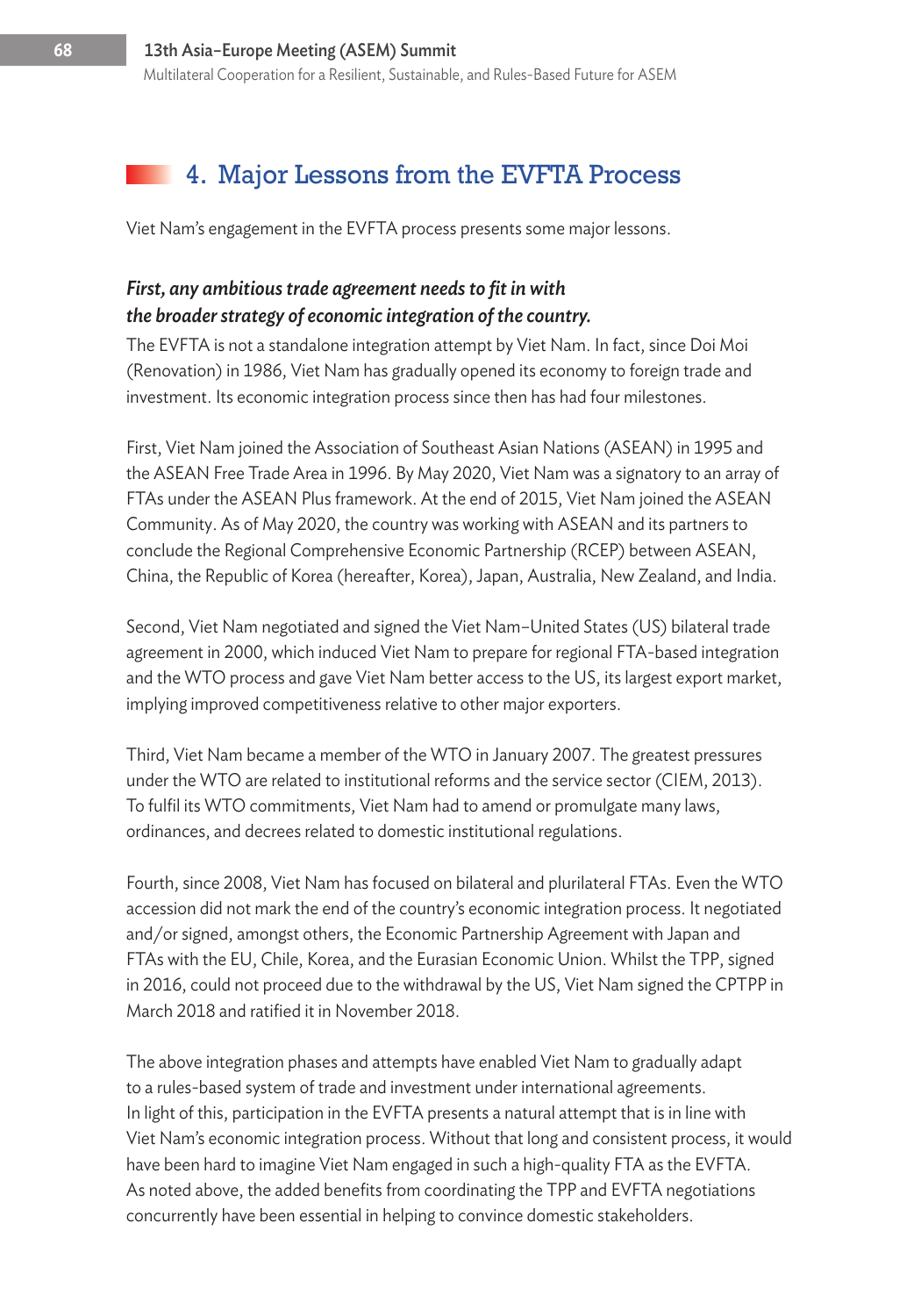At the same time, the engagement in the FTA with the EU was consistent with the various proposals in the literature (e.g. Truong et al. [2011] and CIEM [2013]) that the selection of partners must be based upon such criteria as general political strategic benefits and national economic benefits.

#### *Second, FTA-based economic integration needs to contribute to enhancing strategic partnership economically.*

For decades, Viet Nam's relations with the EU have been strengthened and become increasingly important. Viet Nam and the EU officially established diplomatic relations on 28 November 1990. It was only in 1995 that the two sides signed a framework cooperation agreement, the same year that Viet Nam joined ASEAN and one year after the US embargo on Viet Nam was lifted. In 1996, diplomatic representation of the European Commission was established in Hanoi. In 2004, the first summit between Viet Nam and the EU took place in Hanoi. In 2005, Viet Nam adopted a Master Plan and Action Plan for developing relations with the EU towards 2010 and orientation towards 2015. In 2007, Viet Nam and the EU announced they would start negotiations on a comprehensive partnership and cooperation agreement (PCA). On 4 October 2010, the PCA was initialled by the Prime Minister of Viet Nam and the President of the European Commission. The PCA was officially signed in 2012.

Accordingly, the EVFTA contributes to enhancing the strategic partnership between Viet Nam and the EU. The EU has been the second-largest market for Viet Nam for years, accounting for around 20% of Viet Nam's exports. Various studies (e.g. Truong et al. [2011]; Nguyen et al. [2014]; Nguyen et al. [2017]; and Dinh et al. [2020]) show that Viet Nam and the EU have attained high and increasing complementarity in terms of trade. The EU also ranked higher in terms of technology, which may match the needs of Viet Nam in innovation and the promotion of technology transfer from foreign stakeholders.

#### *Third, the new FTA needs to adhere to new international norms on sustainable development.*

Since the end of the global financial crisis, the global economy has undergone a process of slow recovery. Growth patterns have been less predictable and more uneven across different groups of economies. It is becoming more apparent that manipulating macroeconomic policies to achieve growth is hardly viable in various parts of the world, including both the EU and Viet Nam. Fiscal space has become narrower after a prolonged period of stimulus to combat economic downturn. In this context emerges the need for efforts to identify more broad-based sources of growth. Such efforts should target not only high and sustainable economic growth but also wider participation by various groups, such as women, young people, the elderly, and ethnic minorities. More importantly, such efforts should incorporate international collaboration to facilitate shared experiences and promote action for sustainable development.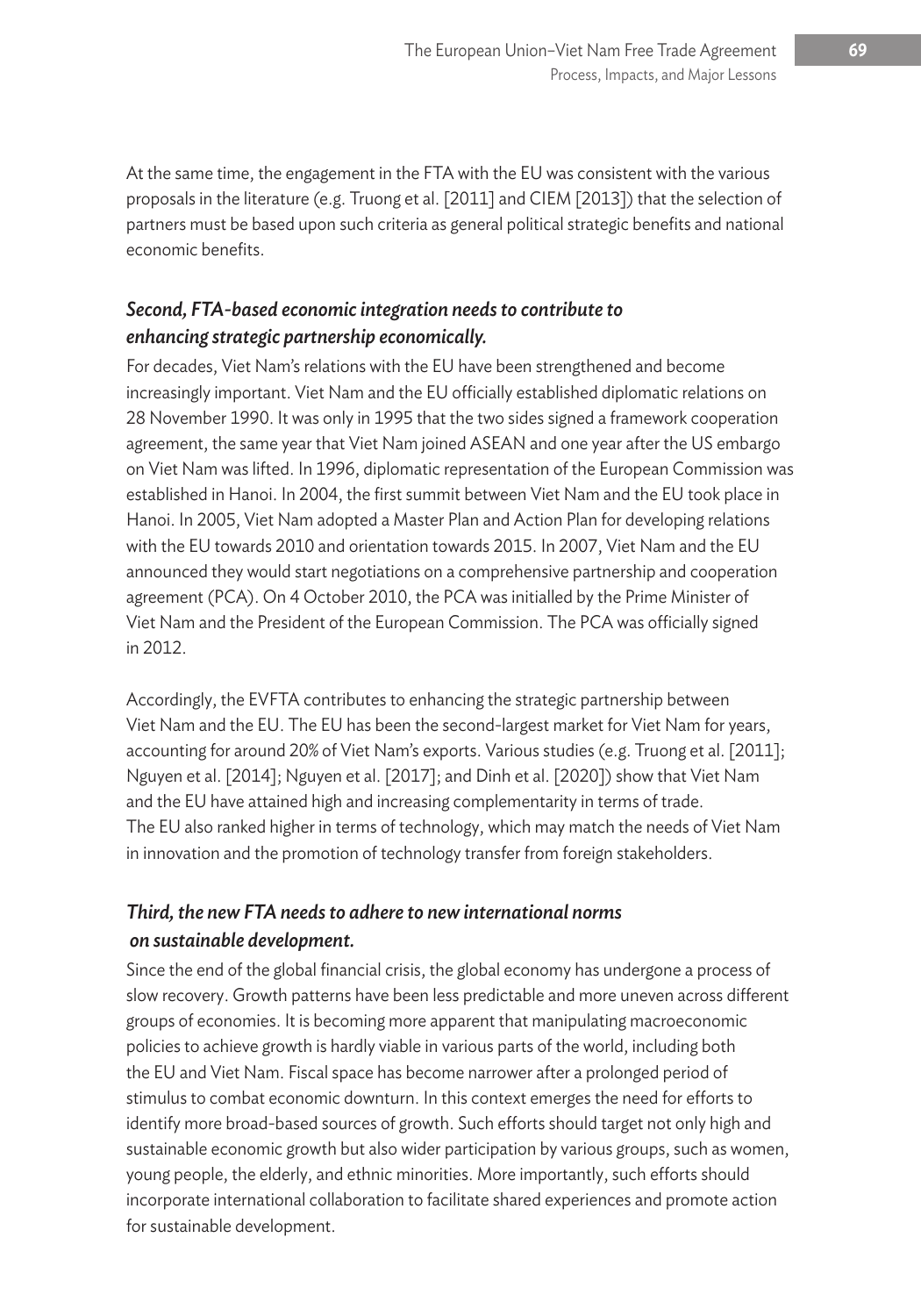The EVFTA helps promote sustainable development in that it provides for various chapters and commitments related to trade and sustainability, renewable energy, and labour rights, etc. A number of these issues are still new and not yet fully understood by Viet Nam. For instance, some provisions under the Trade and Sustainable Development chapter may not have common interpretation by Viet Nam and the EU. Although the EVFTA was signed after the CPTPP, the idea of having a report on the Sustainability Impact Assessment of an FTA was introduced under the EVFTA process, reflected by the reports by Baker et al. (2014) and Baker et al. (2017). That is, impact assessment of the EVFTA is no longer restricted to economic and trade aspects but also encompasses other selected areas related to sustainable development, such as income distribution and the environment, etc.

While these new (and perceivably demanding) requirements may impose adjustment costs and weaken Viet Nam's export competitiveness at least in the short-to-medium term, they may support the country in pursuing its committed Sustainable Development Goals to 2030. However, the EVFTA does not simply incorporate Viet Nam's commitments. The agreement also incorporates provisions on cooperation and capacity building, which Viet Nam may resort to in its implementation of sustainable development.

#### *Fourth, the key principle of a high-quality EVFTA needs to be retained. In doing so, flexibility may be required.*

Promoting a high-quality FTA such as the EVFTA is no easy task. However experienced, the efforts made by Viet Nam (and the EU) in the negotiation and ratification processes cannot be fully articulated. Neither the time from the conclusion of negotiations (December 2015) to the ratification by the EU (February–March 2020) nor the split of the agreement into the EVFTA and EVIPA could describe in full the challenges encountered by both sides to promote the deal, including its high quality. Meanwhile, such factors provided the flexibility needed for the EVFTA process. In this regard, the high quality of the CPTPP could offer a benchmark and share the burden of acquiring consensus in Viet Nam for the EVFTA process. Nevertheless, one cannot underestimate the endeavour and commitments of both sides to promote a high-quality agreement.

#### *Fifth, the high-quality FTAs must be consistent with domestic reforms.*

As noted previously, the integration process has closely interacted with domestic reforms, especially in terms of institutions for a market economy. According to various studies, the periods with more meaningful efforts to liberalise trade and investment (i.e. 1989–1996, 2000–2007, and 2014–2019) were also those with comprehensive reforms of domestic economic institutions. As part of Viet Nam's integration attempts, the EVFTA also incorporates consistency with Viet Nam's domestic reforms.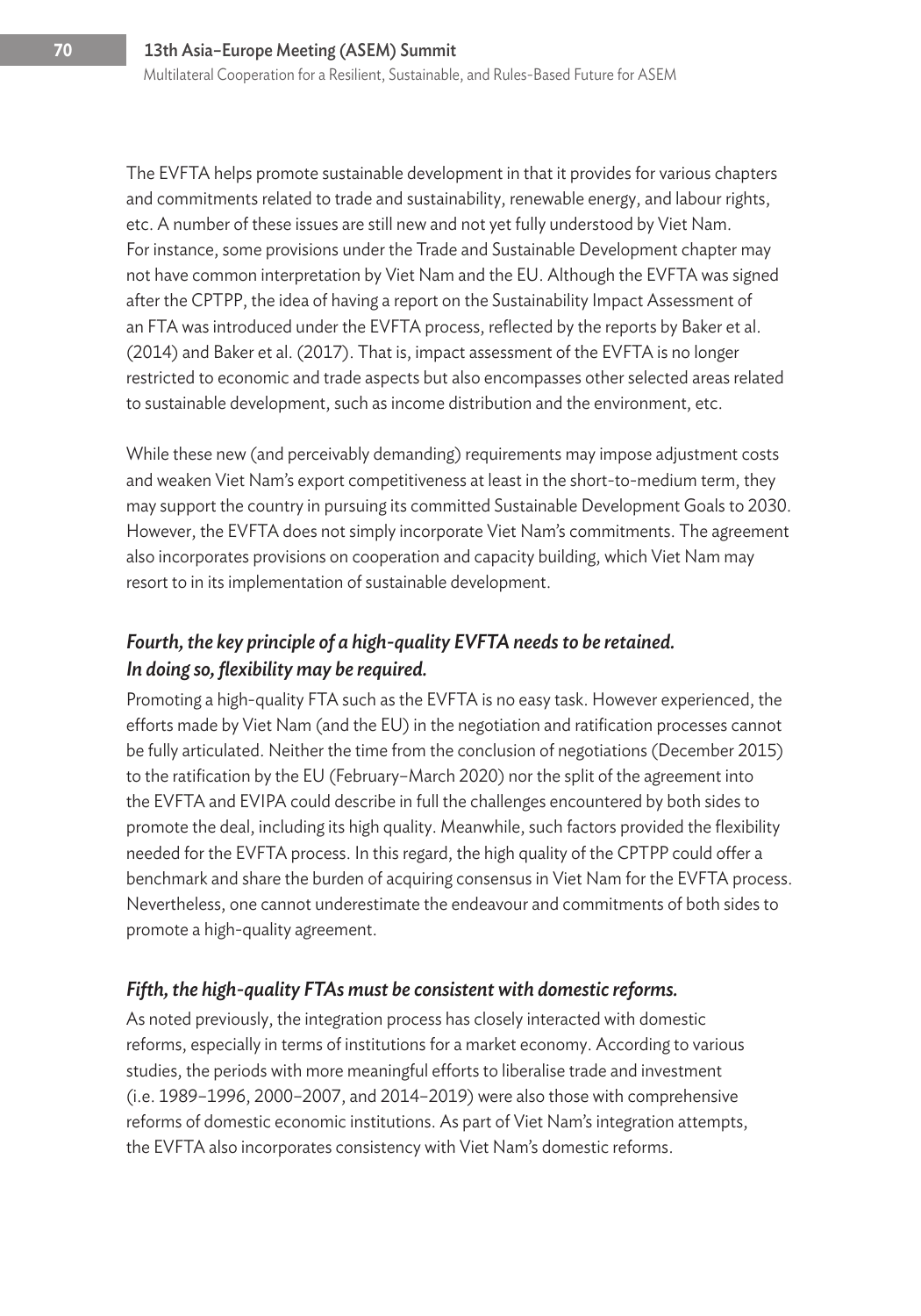The content on sustainable development, as previously elaborated, may support Viet Nam in pursuing the Sustainable Development Goals to 2030. Besides, the EVFTA covers the discipline of state-owned enterprises (SOEs), and this complements Viet Nam's state-owned enterprise reforms and restructuring. Another area involves competition policy, for which Viet Nam has been improving its institutions and practices.

Over the past decade, Viet Nam has substantially improved its domestic economic and policymaking capacity. The momentum for domestic reforms has been sustained, at least since 2014 with the introduction of Resolution 19 (during 2014–2018) and Resolution 02 (during 2019–2020) on business environment reforms and national competitiveness. In particular, the reduction of market entry conditions and unnecessary regulatory burdens on businesses have also contributed to streamlining non-tariff measures (Artuso and Nguyen, 2019). The question that naturally arises in this context is whether Viet Nam can promote reforms on a self-induced basis and whether the doctrine of FTAs as external pressures for domestic reforms still holds for Viet Nam. The answer is perhaps both yes and no. That is, Viet Nam could, as per its capacity, adopt good practices for reforming various areas of its domestic economy and policymaking process, but it also needs the high-quality EVFTA to bring the reforms in line with international best practices.

#### *Finally, advocacy for the EVFTA was accompanied by an appropriate communication strategy that helps solidify social consensus.*

Consulting relevant stakeholders, including the business community and foreign investors, is an important component of major economic reforms. Notwithstanding the top-down approach towards formulating reforms in past decades, Viet Nam has more recently endeavoured to consult stakeholders as part of the process of implementing its regional economic integration commitments and domestic reforms. The scope of consultation has gradually been expanding. Various workshops and dialogues have been organised to consult the business community about various integration roadmaps and other related issues. This practice of consultation was formalised in 2010 after the prime minister made consultations with stakeholders mandatory when formulating major economic reforms.

Regarding the EVFTA, the views of stakeholders on such major issues as tariff reductions, rules of origin, sustainable development, and intellectual property rights, etc. were collected. Various consultation workshops on the EVFTA contributed to raising awareness of the ASEAN Economic Community ahead of any potential changes. These were consistent with the instructions of the Politburo and the government on raising awareness of the economic integration process. Viet Nam did not refrain from engaging in frank and open dialogues on such sensitive issues as investor-state dispute settlement mechanisms and intellectual property rights, etc. In this regard, the documented impacts on household income and income by gender could be useful. Through such efforts, the EVFTA (as well as the CPTPP) did not receive adverse comments within Viet Nam to the extent that could have reversed the process.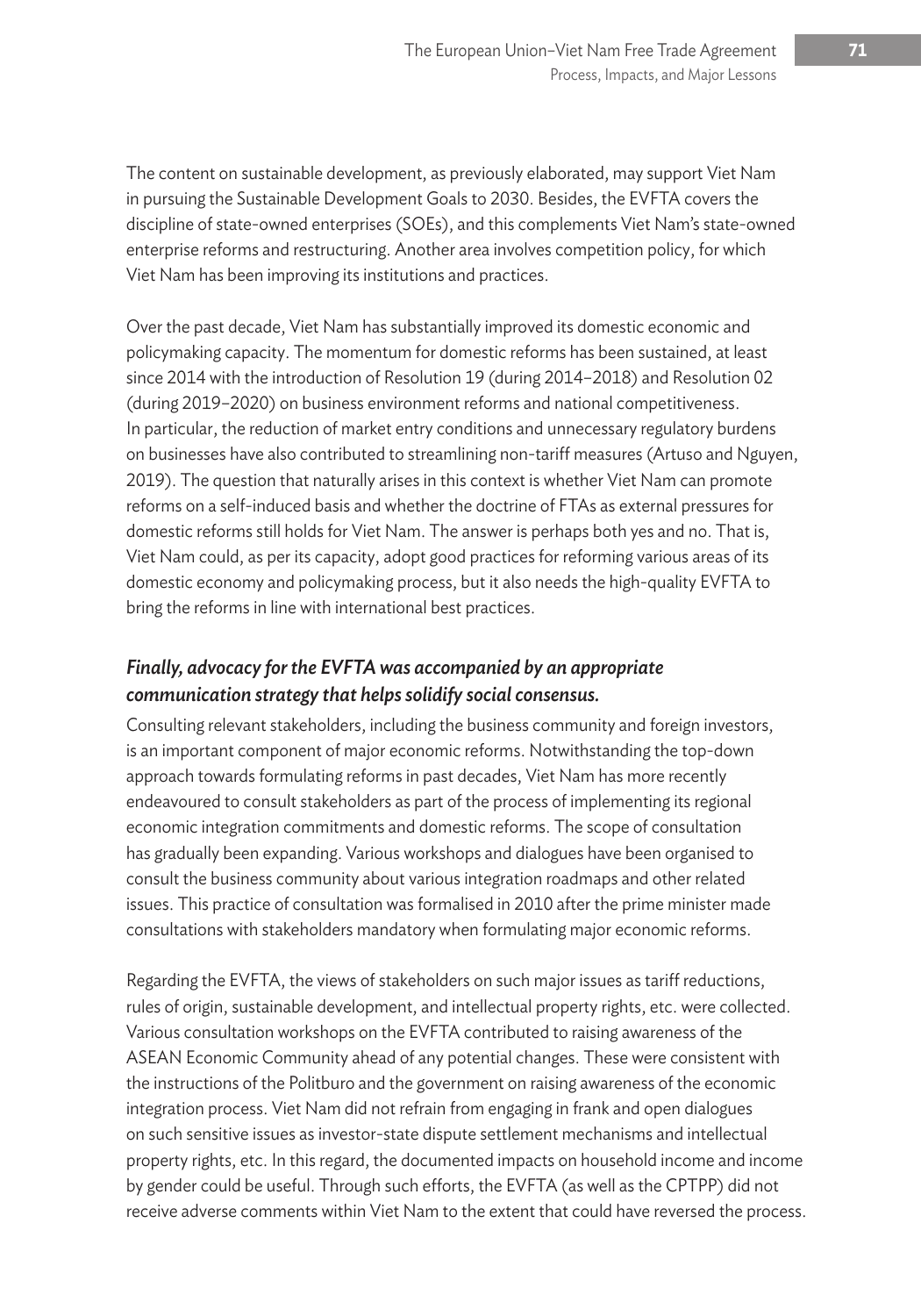Multilateral Cooperation for a Resilient, Sustainable, and Rules-Based Future for ASEM

## 5. Concluding Remarks

This chapter attempts to review the process and impacts of the EVFTA on Viet Nam's economy, as well as the major lessons from the EVFTA process. Following years of negotiations and follow-up efforts, the ratification process for the EVFTA was completed in June 2020. The agreement will enter into force as early as August 2020, while the EVIPA will enter into force following ratification by the parliaments of all the EU Member States. The negotiations of the EVFTA were conducted in parallel with the TPP negotiations, which helped to manage a domestic consensus and retain the high quality of the agreements. The EVFTA is expected to benefit Viet Nam's economy in terms of GDP and trade, though some diversion effects will potentially take place. A distributive effect of the EVFTA may be a concern for some sectors and/or for women.

The EVFTA process presents some major lessons. First, the trade agreement should fit in with the national strategy for economic integration. Second, the agreement needs to contribute to enhancing strategic partnerships economically. Third, the EVFTA needs to incorporate new international norms on sustainable development. Fourth, the agreement needs to maintain a high quality, although some flexibility may be allowed. Fifth, the agreement must be consistent with domestic reforms. Finally, managing a domestic consensus, including via an appropriate communications strategy, plays an essential role.

The above discussion has some implications for ASEAN. *First,* each ASEAN Member State (AMS) needs to strive to implement, conclude, or start negotiations for an FTA with the EU, acknowledging the importance of such deals in terms of enhancing market access with complementarity to domestic reforms, etc. This process may be fast or take a bit more time depending on individual AMS in line with the 'ASEAN way', yet should be promoted for enhanced regional economic linkages and open regionalism that ASEAN as a whole supports.

*Second,* AMSs need to continue to promote domestic reforms to prepare for and embrace high-quality FTAs with the EU. Leveraging FTAs with the EU as a driver for domestic reforms is still relevant, but this driver should not be the only one. To complement this effort, AMS need both rigorous impact assessment of the FTAs as well as consultations with stakeholders.

*Third,* AMS should review the need for cooperation and capacity building for the effective preparation and implementation of FTAs with the EU. Such a need may be directly incorporated in the FTAs with the EU themselves. In addition, AMS may foster relevant programmes and efforts for cooperation and capacity building amongst themselves. Eventually, this will forge cooperation within ASEAN processes as well as the sense of an ASEAN community.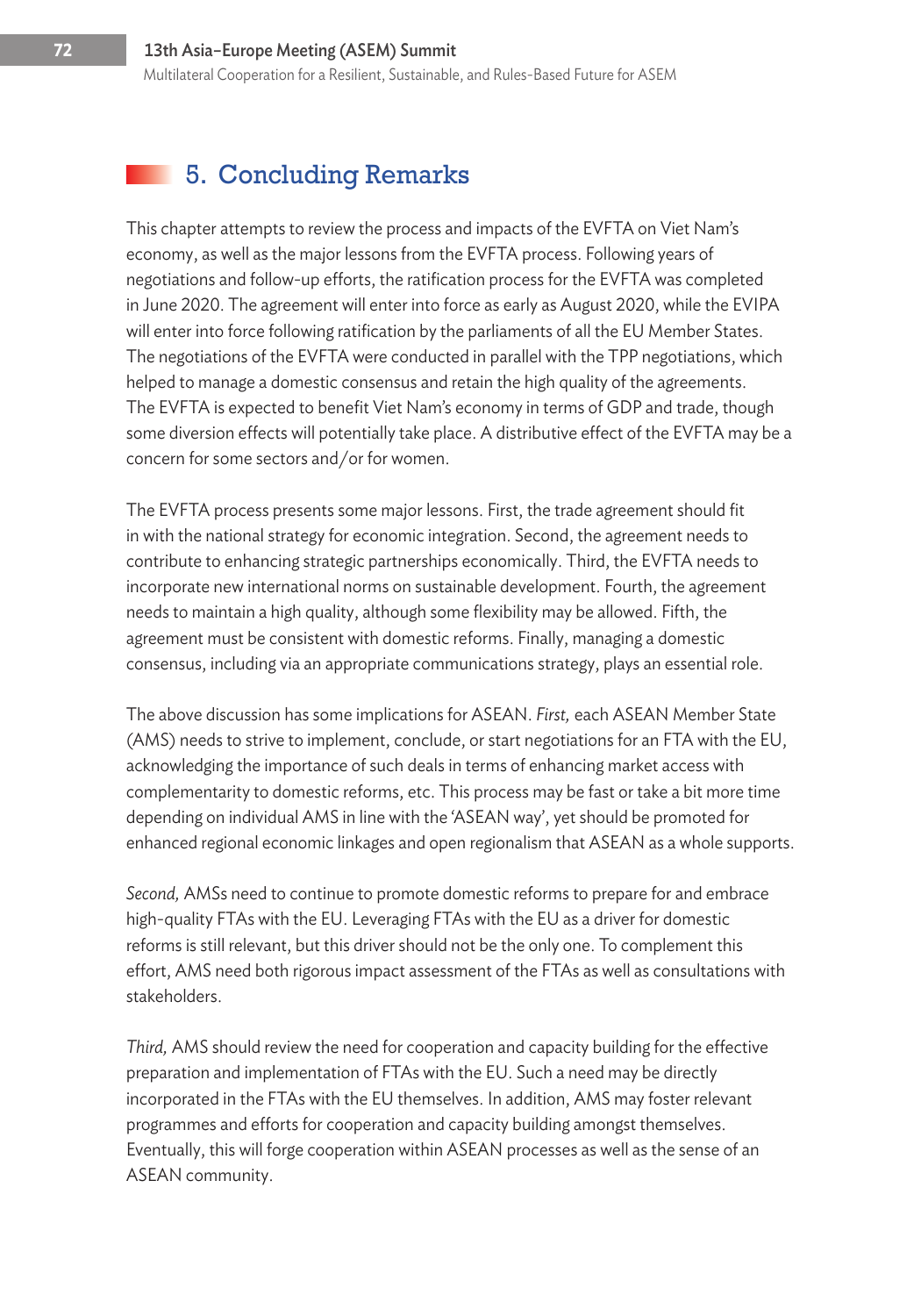## **REFERENCES**

Artuso, F. and A.D. Nguyen (2019), 'Good Practices in Dealing with NTMs in the CLMV: How Can They Be Leveraged?', *Manuscript for Economic Research Institute for ASEAN and East Asia*.

Baker, P., D. Vanzetti, T.L.H. Pham, T.X.T. Nguyen, and M.T. Nguyen (2014), 'Impact Assessment: EU-Vietnam FTA', *Report for Multilateral Trade and Investment Project (MUTRAP)*.

Baker, P., D. Vanzetti, T.L.H. Pham, C.T. Tran, T.X.T. Nguyen, and A.D. Nguyen (2017), 'Impact Assessment: EU-Vietnam FTA', *Report for Multilateral Trade and Investment Project (MUTRAP)*.

Central Institute for Economic Management (CIEM) (2010), *Comprehensive Evaluations of*  Vietnam's Socio-Economic Performance 3 Years After Accession to the WTO. Hanoi: Financial Publishing House.

CIEM (2013), *Comprehensive Evaluations of Vietnam's Socio-Economic Performance 5 Years After Accession to the WTO.* Hanoi: Financial Publishing House.

Dinh, H.M., Q.L. Trinh, and A.D. Nguyen (2009), 'Trade, Growth, Employment, and Wages in Vietnam', *Research Project: Globalization, Adjustment and the Challenge of Inclusive Growth: Furthering Inclusive Growth and Industrial Upgrading in Indonesia, the Philippines and Vietnam*.

Dinh, T.H., A.D. Nguyen, B.M. Tran, T.H. Pham, T.N.T. Do, P.N. Le, and T.H. Dang (2020), *Implementing CPTPP as a Part of Economic Integration Roadmap in Vietnam: Requirement for Structural Reforms and Firms' Preparedness*. Hanoi: Dan Tri Publishing House.

European Parliament (n.d.), *Legislative Train Schedule: A Balanced and Progressive Trade Policy to Harness Globalisation. EU-Vietnam Free Trade Agreement (EVFTA).* https://www.europarl. europa.eu/legislative-train/theme-a-balanced-and-progressive-trade-policy-to-harnessglobalisation/file-eu-vietnam-fta (accessed 16 May 2020).

Ha, T.T.T. (2020), 'Assessing Impacts of EU-Vietnam Free Trade Agreement on Viet Nam's Economy in 2020–2030', *Ministerial-level Project, Ministry of Planning and Investment of Viet Nam*. In Vietnamese.

Nguyen, A.D., T.H. Dinh, T.N.T. Do, and T.T. Vo (2019), 'Non-tariff Measures in Viet Nam', in H.T.T. Doan and S. Rosenow (eds.), *Non-tariff measures in ASEAN – An Update*. Jakarta: ERIA, pp. 207–233.

Nguyen, A.D., D.C. Nguyen, T.T. Vo, B.M. Tran, T.H. Pham, and H.L. Le (2017), Việt Nam tham gia các hiệp định thương mại tự do mới: Một số yêu cầu cải cách thể chế thương mại và đầu tư [Impacts of New-Generation FTAs and Institutional Reforms in Vietnam], funded by the Australian Department for Foreign Affairs and Trade project, Restructuring for a Competitive Vietnam. In Vietnamese.